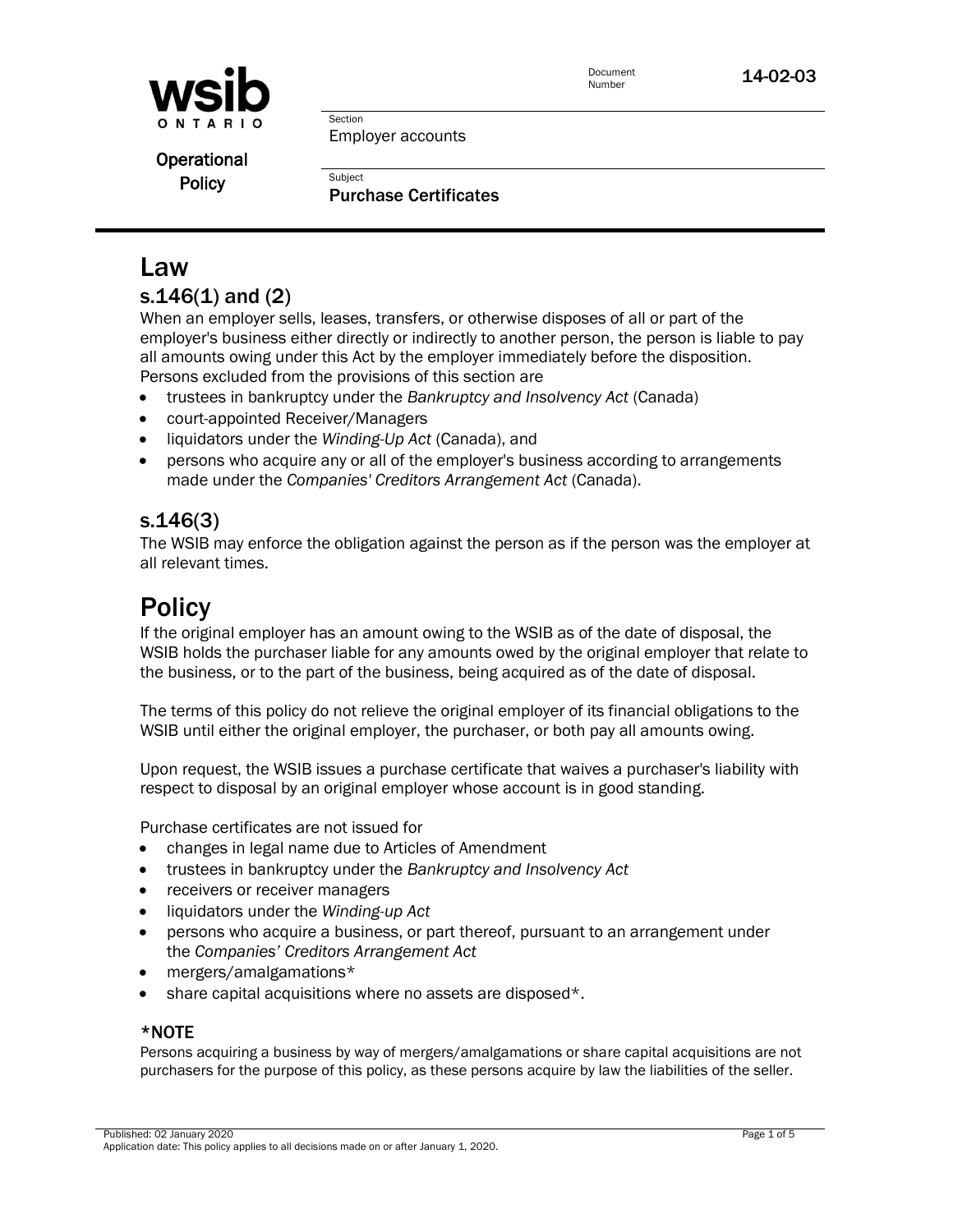



Employer accounts

Section

**Subject** 

**Operational Policy** 

Purchase Certificates

# Guidelines

## **Definitions**

Purchase certificate - A purchase certificate is a document issued by the WSIB, which relieves the purchaser of any obligation for the original employer's financial liability to the WSIB up to the date of disposal of the business.

**Original employer** - For the purpose of this policy, an original employer is one who has carried on, or is carrying on, a Schedule 1 or Schedule 2 business activity that is either mandatorily covered or covered by application, and is selling, leasing, transferring or otherwise disposing of all or part of the assets of its business. Original employers include persons who do not employ workers, i.e., independent operators (and partners without workers) who have obtained optional insurance.

Purchaser - For the purposes of this policy, the purchaser is the person acquiring all or part of the assets of the business of the original employer. This definition includes, but is not limited to

- changes in legal status, e.g., a sole ownership becomes a partnership or incorporates
- a business that may not employ workers, or is not normally required to register with the WSIB, except that it has become indebted to the WSIB, by acquiring all or part of the assets of the business that had an amount owing to the WSIB at the time of the acquisition
- reincorporation of a limited company.

Third parties who exercise the legal remedies that are available to them to acquire an asset, e.g., when a third party exercises its right under a security agreement to realize on a security, are not considered purchasers for the purpose of this policy.

Part of a business - The WSIB defines part of a business as any part of the assets of the business such that the disposition of that part constitutes a material change in circumstances. For example, the disposition may affect the original employer's ability to fulfill its financial obligations to the WSIB.

These obligations include

- for Schedule 1 employers, payment of amounts owing and premiums due, and
- for Schedule 2 employers, reimbursement to the WSIB of current benefit costs or maintenance of a deposit sufficient to meet projected future costs of their claims.

It is the responsibility of the original employer to report any disposition of all or part of a business that constitutes a material change (see "Notification of disposal," below).

Date of disposal - For the purpose of this policy, date of disposal is the date of possession.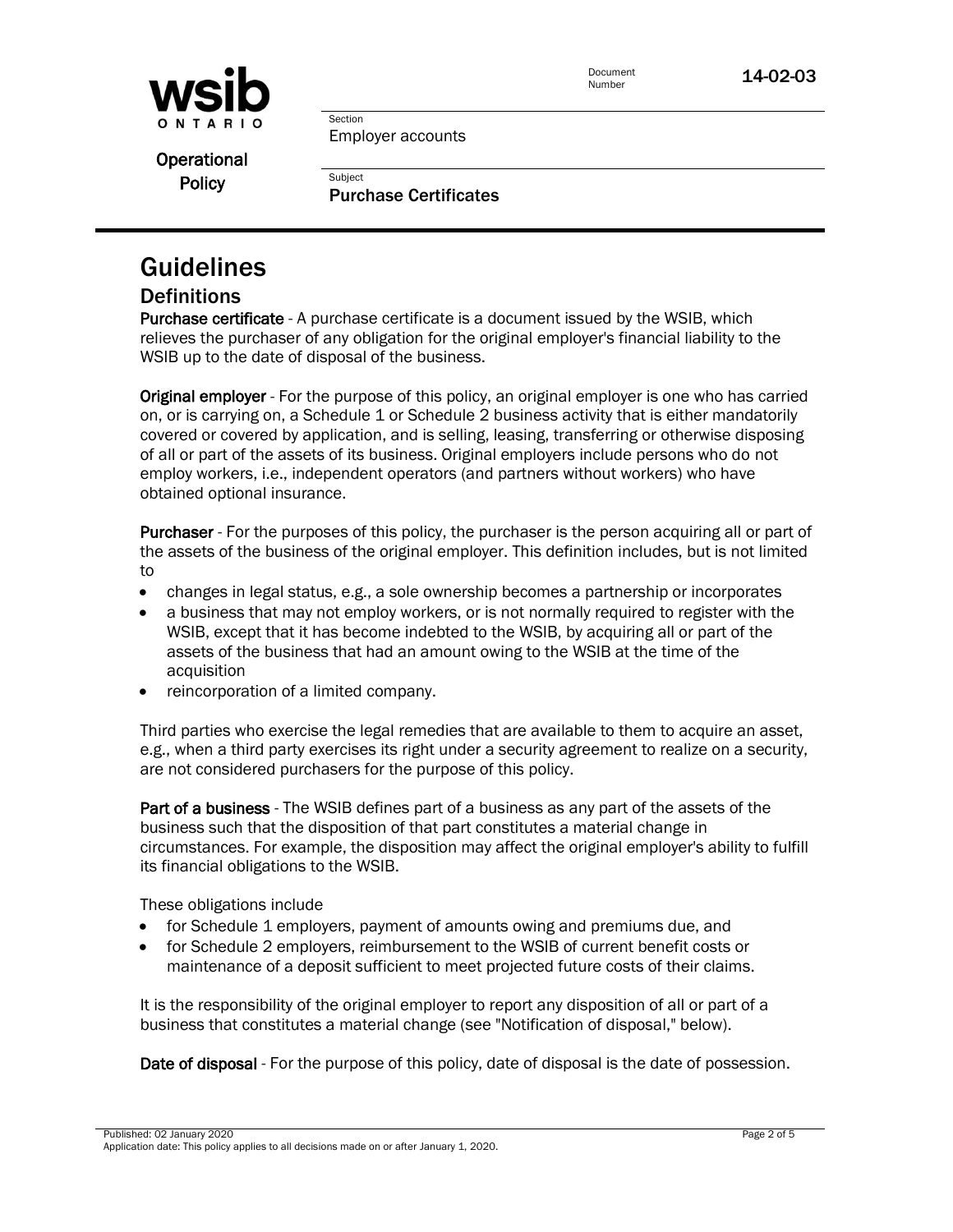

Document

**Operational Policy** 

Employer accounts

Section

**Subject** 

Purchase Certificates

## Accounts in good standing

The WSIB issues a purchase certificate for an original employer's account(s) if the following requirements are met.

For Schedule 1 employers

- the original employer's declared business activities are classified in the proper classification code (see 14-01-01, The Classification Structure)
- the original employer has reported appropriate premiums based on actual or estimated earnings for all past reporting periods
- all outstanding reconciliation forms have been filed, and
- all amounts owing to the WSIB are paid at the time a purchase certificate is requested. In addition to premiums based on insurable earnings, these amounts include noncompliance interest and charges, experience rating surcharges, and employer premium adjustments.

For Schedule 2 employers, there are no amounts owing for reimbursement of benefit costs or deposit requests.

## Waiving liability

By issuing a purchase certificate, the WSIB waives its right to hold the purchaser liable for any amounts charged to the account(s) of the original employer.

The certificate is valid for 30 days from the date of issue as printed on the certificate. For example, if a certificate is issued on April 1st and the disposal transaction between the original employer and the purchaser takes place on any day between April 1st and May 1st (inclusive), the WSIB waives its right to pursue the purchaser for any liability of the original employer.

If the transaction does not take place during the validity period of the certificate, another certificate may be requested.

#### Multiple accounts

For original employers with multiple accounts, each account must be in good standing and a purchase certificate issued for each account in order to waive the liability of the purchaser.

## Purchaser liable

If the original employer has an amount owing to the WSIB and the purchaser does not have a valid purchase certificate as of the date of disposal, the purchaser is liable

- if all of the business is disposed, for all amounts owing to the WSIB that are related to the business, or
- if part of the business is disposed, for amounts owing to the WSIB that relate to the part of the business being disposed.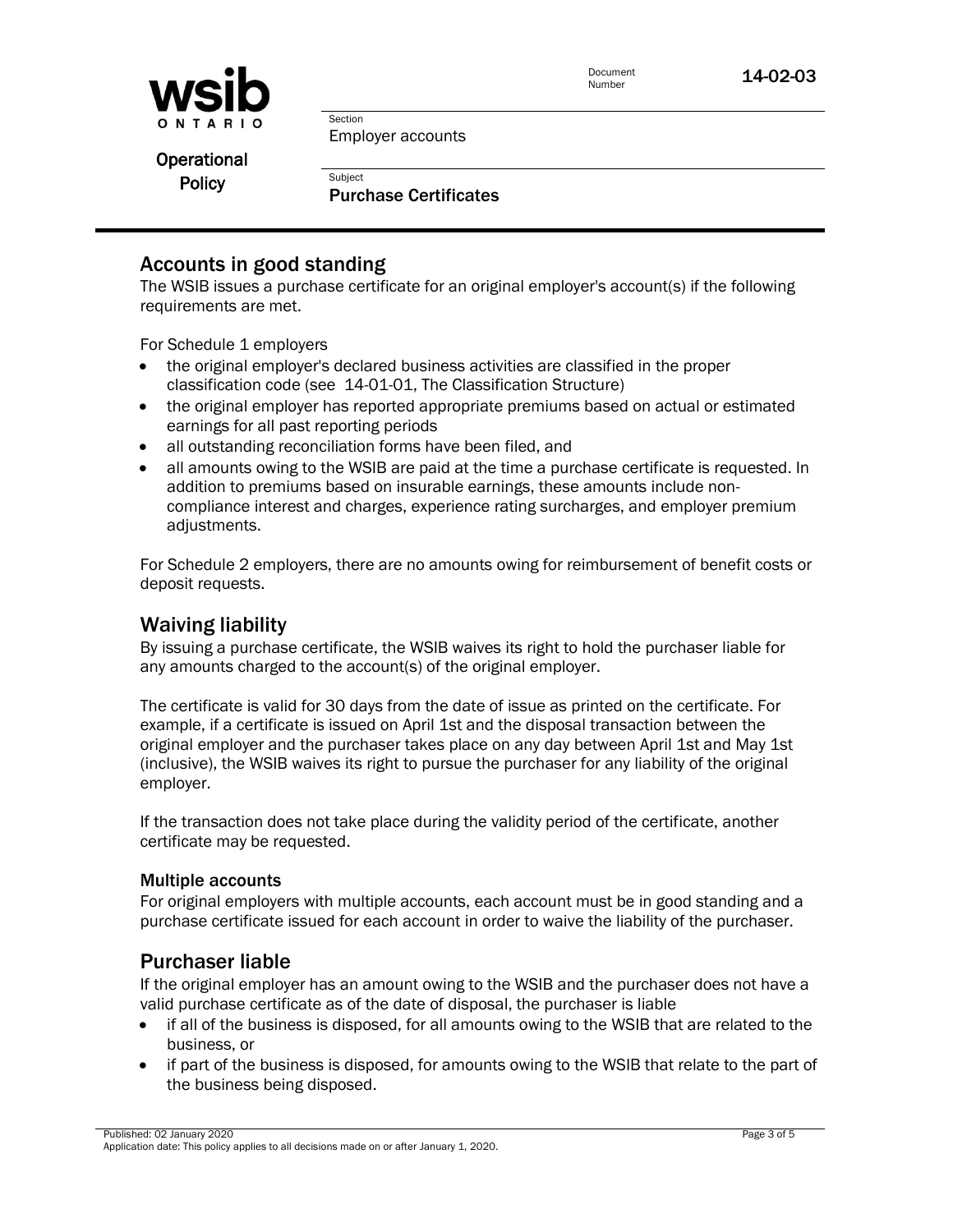



Employer accounts

**Operational Policy** 

#### Purchase Certificates

The amounts owing are calculated to the date of disposal.

Section

**Subject** 

#### Determining liability when part of business acquired

If a purchaser becomes liable, when it acquires part of the business of the original employer, the purchaser must

- provide the WSIB with a description of the business/assets acquired, and
- provide proof, acceptable to the WSIB, of the value of the part of the business it has acquired in relation to the total value of the business at the time of acquisition.

If adequate proof is not provided, or if the calculation is inaccurate, the WSIB estimates the value of the part of the business acquired in relation to the total value of the business. The WSIB then pro-rates the liability of the original employer that was owing at the time of acquisition and charges the resulting amount to the purchaser.

When determining the value of a business, the WSIB takes into account the value of both the disposed and remaining assets, including

- goods, including inventory
- machinery and equipment
- buildings
- real estate
- motor vehicles
- contracts
- intangible assets (e.g., goodwill, trademarks, and patents).

#### Terms and conditions

The original employer and the purchaser, or their authorized representatives, may request certificates by phoning, writing, faxing, or visiting any WSIB office and providing

- the original employer's name and WSIB account number
- the purchaser's name and address, and
- the facsimile number or address for delivery of certificate.

#### Authorization required for account status information

The original employer must authorize the release of account status information before this information can be released to the purchaser, or its authorized representative.

#### Verifying the certificate

Purchasers presented with a purchase certificate which they suspect is not authentic or accurate should contact the WSIB.